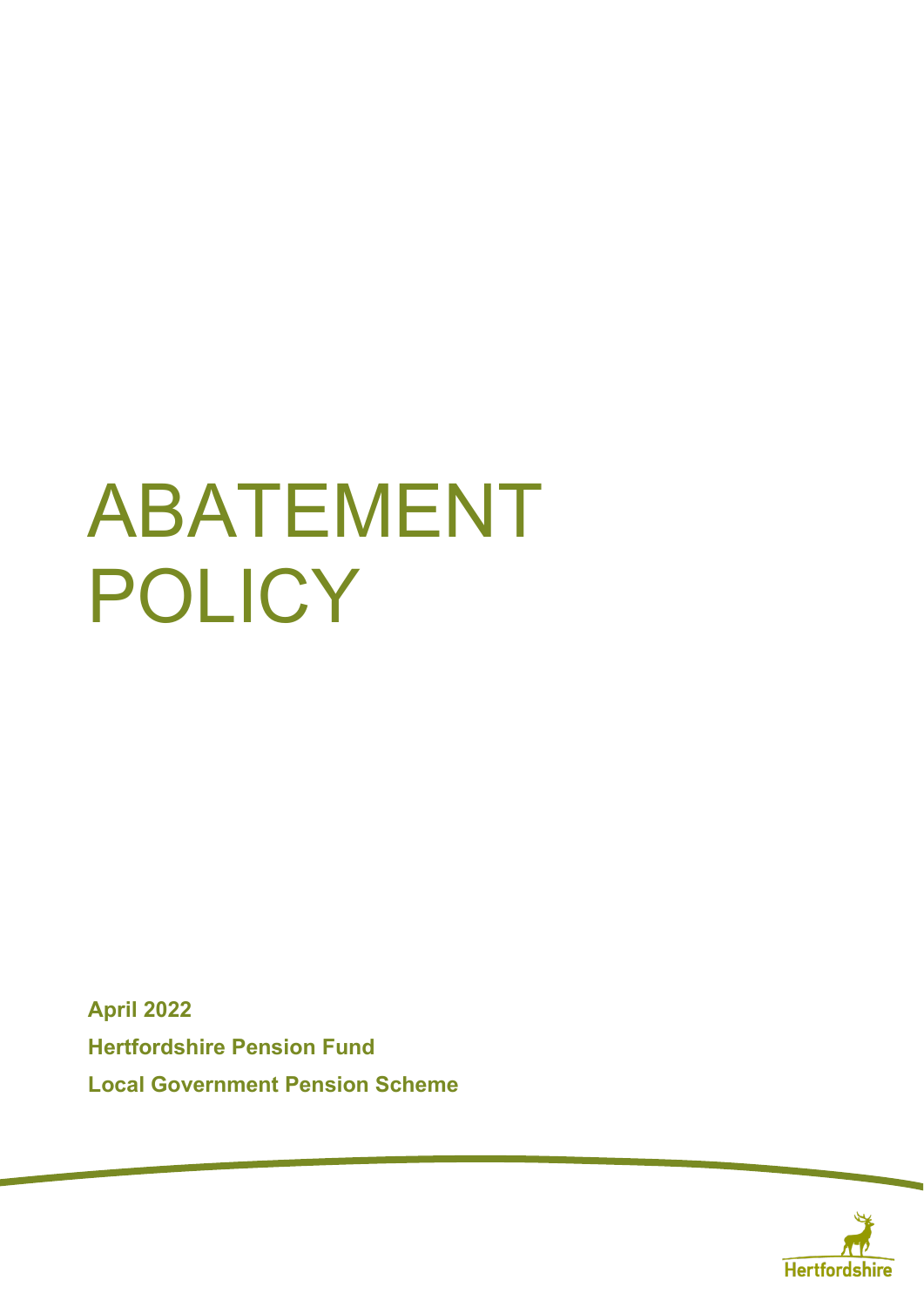## **Contents**

|                           | Page |
|---------------------------|------|
| 1. Introduction           | 3    |
| 2. Purpose                | 3    |
| 3. Regulatory Framework   | 4    |
| 4. Re-Employment          | 5    |
| 5. Compulsory Added Years | 5    |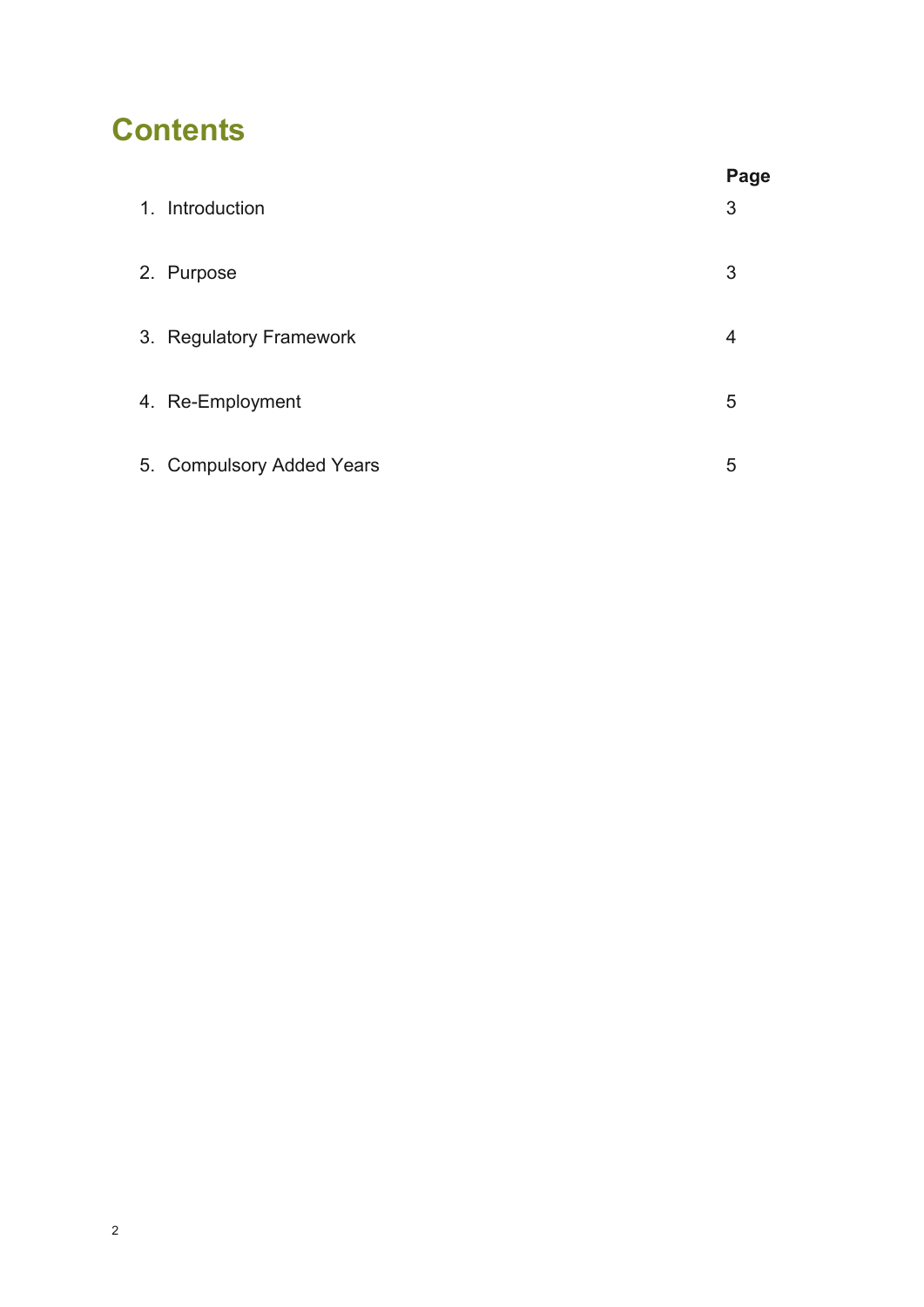## **1. Introduction**

The following details the Abatement Policy for the Hertfordshire Pension Fund ("the Fund") in relation to the Local Government Pension Scheme (the Scheme) which is administered by Hertfordshire County Council (the Administering Authority).

#### **2. Purpose**

For the purposes of the Local Government Pension Scheme Regulations, abatement means the extent, if any, to which the amount of a retirement pension payable to a member of the Hertfordshire Pension Fund, as maintained by the Hertfordshire County Council as the Administering Authority to the Fund, should be reduced or extinguished where the member has re-entered employment eligible for membership of the Local Government Pension Scheme.

Under the Local Government Pension Scheme Regulations 2013, abatement cannot be applied to benefits accrued from 1 April 2014. However, abatement provisions applying to pre 1 April 2014 service, as set out in regulations 70 and 71 of the Local Government Pension Scheme (Administration) Regulations 2008, remain extant and the Administering Authority has a statutory duty to keep under review its policy concerning abatement as it applies to those former Scheme Regulations.

In formulating this policy, the Administering Authority has had regard to:

- The level of potential financial gain\* at which it wishes abatement to apply;
- The administrative costs which are likely to be incurred as a result of abatement in the different circumstances in which it may occur;
- The extent to which a policy not to apply abatement could lead to a serious loss of confidence in the public service, experienced staff and individuals with a lot of service.

\*(This is a reference to the financial gain which it appears to the Administering Authority may be obtained by a member as a result of their entitlement both to a pension and to pay under any new Local Government employment).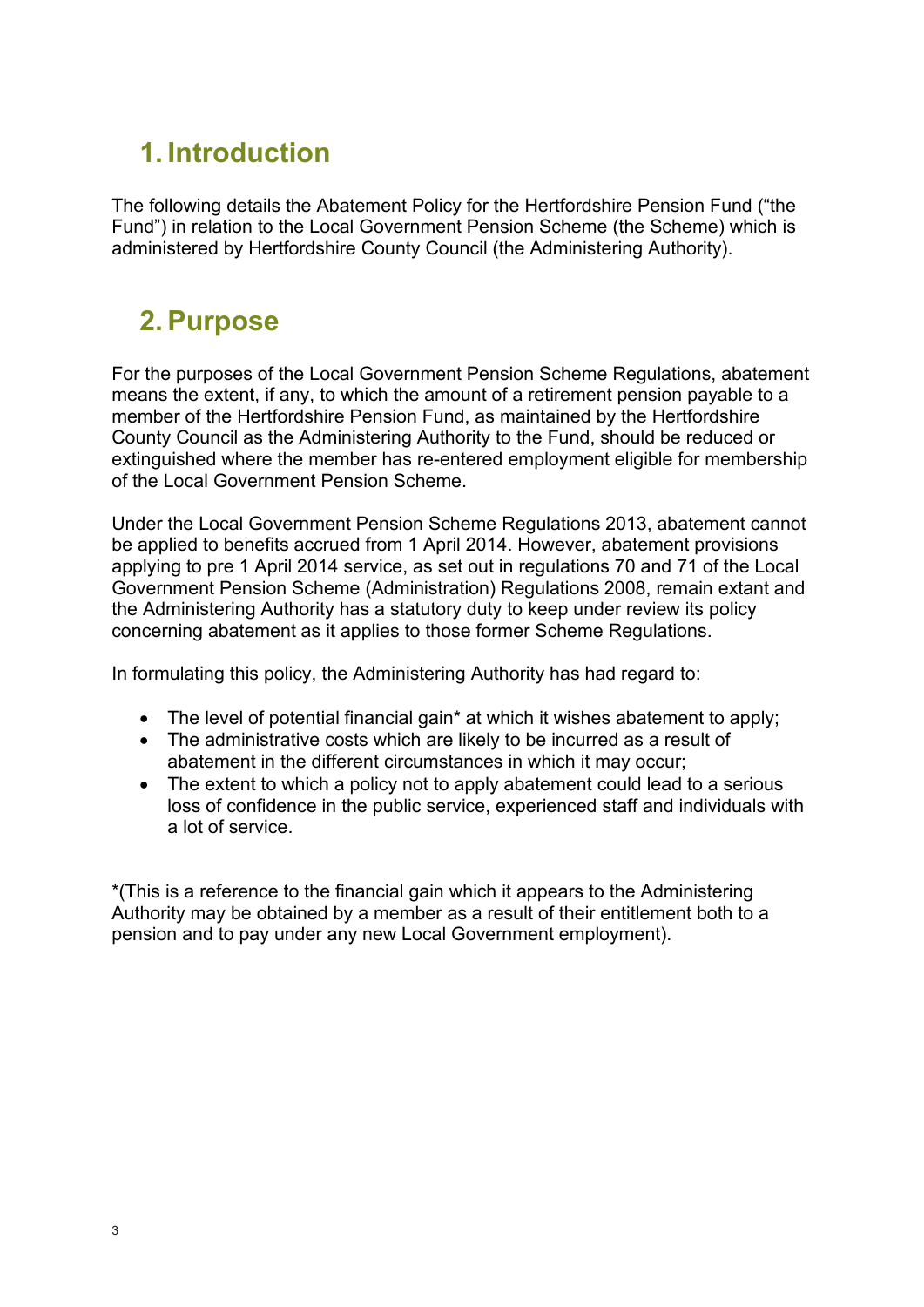## **3. Regulatory Framework**

Extracts of Regulations 70 and 71 of the Local Government Pension Scheme (Administration) Regulations 2008[1](#page-3-0) outline the requirement for statements of policy concerning abatement of retirement pensions in new employment and the application of abatement policy to individual cases for employees and employers participating in the Local Government Pension Scheme in England and Wales. The regulations that are most relevant to employers are as follows;

- Regulation 70 (3) Before the expiry of the period of three months beginning with 1st April 2008, each administering authority shall publish a statement as to the policy that it currently applies where a member who is entitled to a retirement pension enters such a new employment on or after that date.
- Regulation 70 (5) In formulating its policy concerning abatement, an administering authority must have regard—
	- $\circ$  (a)to the level of potential financial gain at which it wishes abatement to apply;
	- $\circ$  (b)to the administrative costs which are likely to be incurred as a result of abatement in the different circumstances in which it may occur; and
	- $\circ$  (c)to the extent to which a policy not to apply abatement could lead to a serious loss of confidence in the public service.
- Regulation 70 (6) In paragraph (5)(a) the reference to financial gain is a reference to the financial gain which it appears to the administering authority may be obtained by a member as a result of his entitlement both to a pension and to pay under the new employment.
- Regulation 71 (4) The authority which is the member's appropriate administering authority as respects the retirement pension to which he is entitled—
	- $\circ$  (a) must have regard to regulation 12 of the Transitional Regulations;
	- $\circ$  (b) must apply to the member the policy published by it under regulation 70; and
	- $\circ$  (c) may reduce the annual rate of that pension or, as the case may be, may cease to pay it, during the period while the member holds the new employment, in accordance with that policy.
- Regulation 71 (5) A retirement pension paid following a request under regulation 18(1) of the Benefits Regulations (flexible retirement) is not subject to abatement under regulation 70 in respect of any subsequent employment with the person who is his employer at the date of his request.

<span id="page-3-0"></span><sup>1</sup> As preserved by Regulation 3(13) of The Local Government Pension Scheme (Transitional Provisions, Savings and Amendment) Regulations 2014